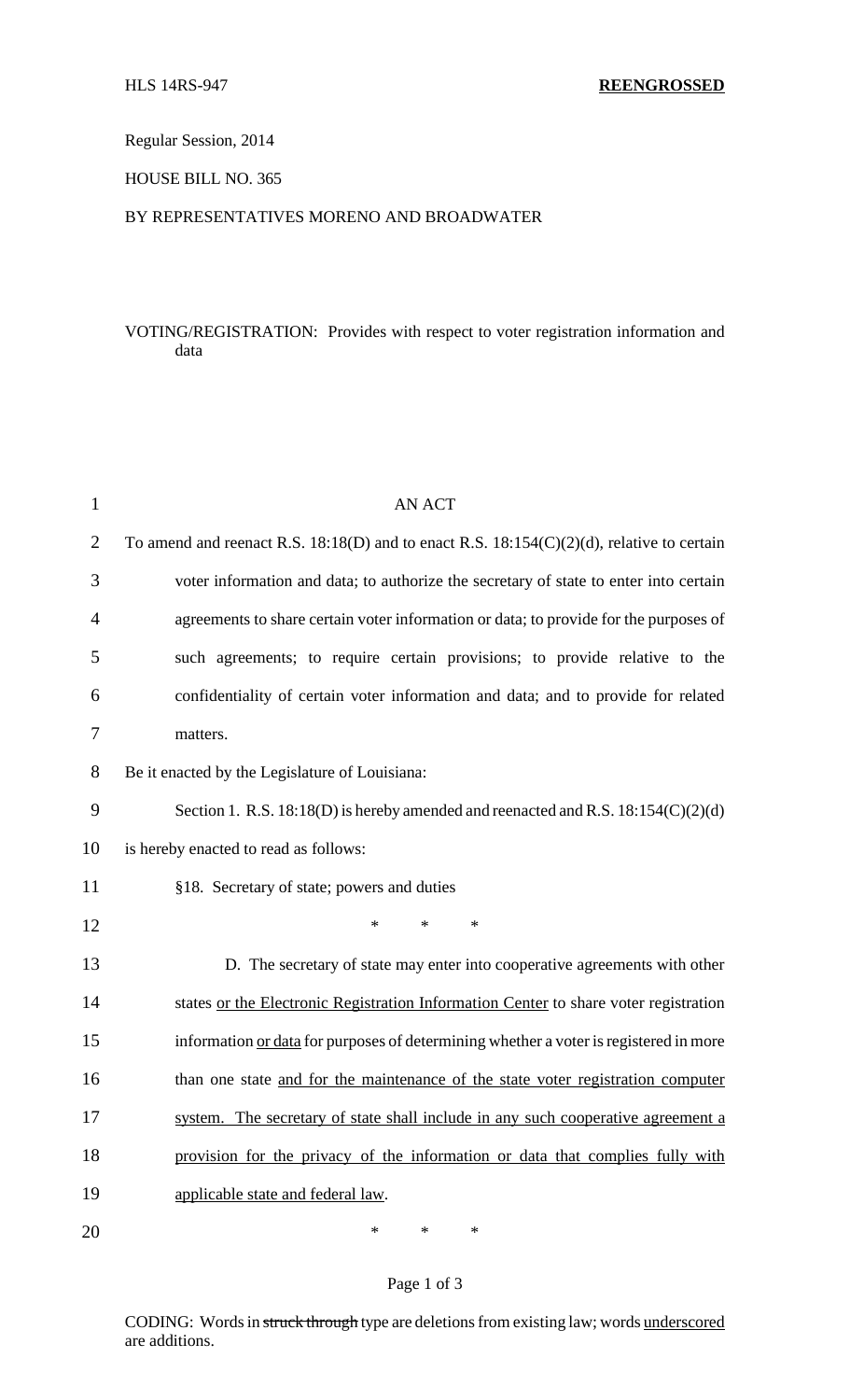| $\mathbf{1}$   | §154. Records open to inspection; copying; exceptions                                         |
|----------------|-----------------------------------------------------------------------------------------------|
| $\overline{2}$ | $\ast$<br>*<br>$\ast$                                                                         |
| 3              | C.                                                                                            |
| 4              | $\ast$<br>$\ast$<br>$\ast$                                                                    |
| 5              | (2)                                                                                           |
| 6              | $\ast$<br>$\ast$<br>$\ast$                                                                    |
| 7              | (d) The provisions of Paragraph (1) of this Subsection shall not apply to                     |
| 8              | voter registration information or data transmitted to a state or the Electronic               |
| 9              | Registration Information Center for purposes of determining whether a voter is                |
| 10             | registered to vote in more than one state and for the maintenance of the state voter          |
| 11             | registration computer system.                                                                 |
| 12             | $\ast$<br>$\ast$<br>$\ast$                                                                    |
| 13             | Section 2. This Act shall become effective upon signature by the governor or, if not          |
| 14             | signed by the governor, upon expiration of the time for bills to become law without signature |
| 15             | by the governor, as provided by Article III, Section 18 of the Constitution of Louisiana. If  |
| 16             | vetoed by the governor and subsequently approved by the legislature, this Act shall become    |
| 17             | effective on the day following such approval.                                                 |
|                |                                                                                               |

## DIGEST

The digest printed below was prepared by House Legislative Services. It constitutes no part of the legislative instrument. The keyword, one-liner, abstract, and digest do not constitute part of the law or proof or indicia of legislative intent. [R.S. 1:13(B) and 24:177(E)]

Moreno HB No. 365

Abstract: Authorizes the secretary of state to enter into certain cooperative agreements with other states or the Electronic Registration Information Center to share voter information and data and requires privacy provisions relative to such information and data.

Present law (R.S. 18:18(D)) authorizes the secretary of state to enter into cooperative agreements with other states to share voter registration information for purposes of determining whether a voter is registered in more than one state.

Proposed law retains present law. Additionally authorizes the secretary of state to enter into cooperative agreements for the maintenance of the state voter registration computer system. Authorizes the secretary of state to enter into cooperative agreements with the Electronic Registration Information Center. Provides that such cooperative agreements may also involve the sharing of voter registration data. Requires the secretary of state to include in